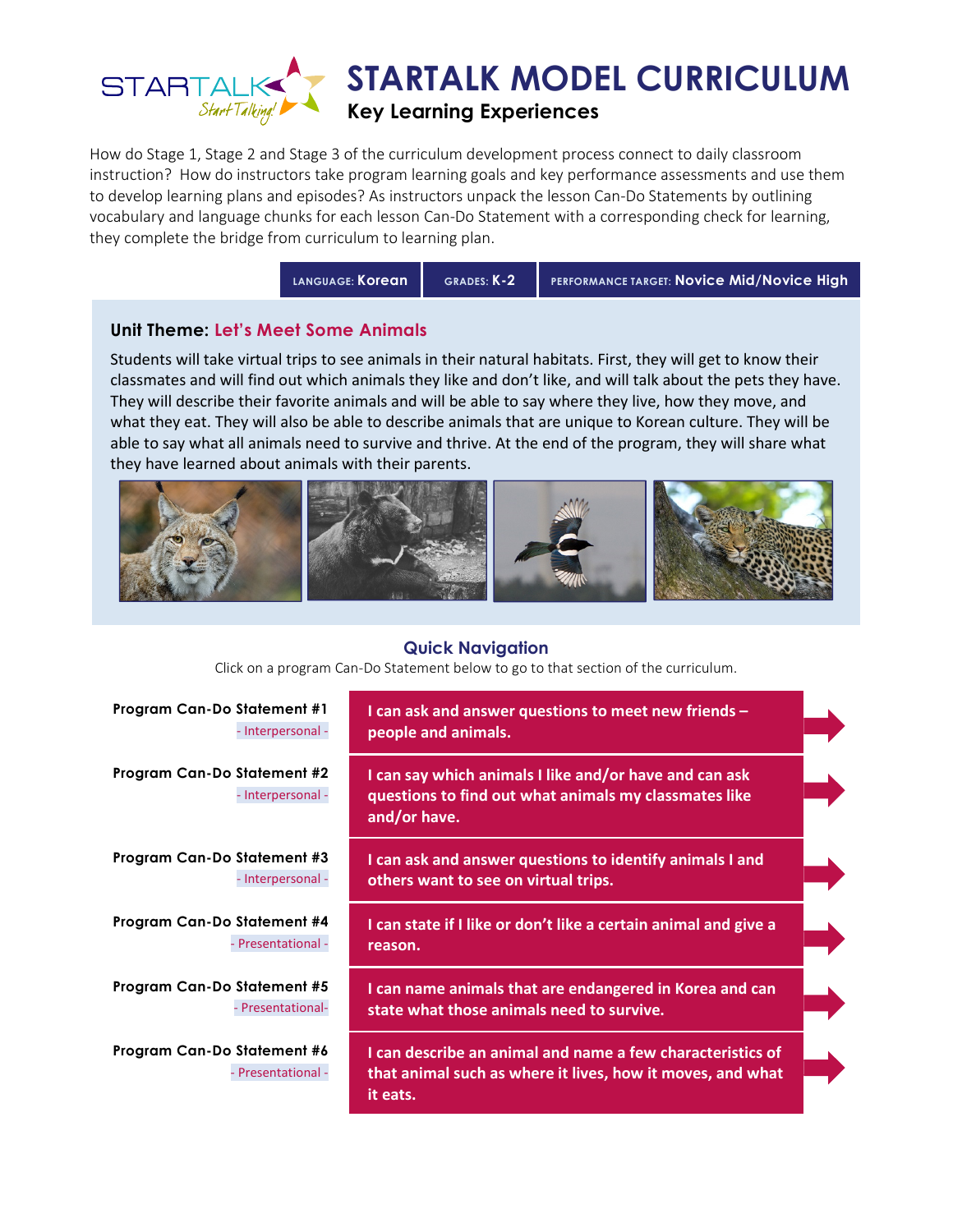| Program Can-Do Statement:<br>friends - people and animals.                                                                                            | I can ask and answer questions to meet new                                                                                                                                                                                                                                                       | Performance Assessment Task:<br>The teacher gives each student a picture of an<br>animal. Students take the role of that animal.<br>They circulate in the classroom to meet and<br>greet one another as the animal and find out<br>their animal name, where they live, and what<br>they eat. After completing the initial<br>conversations, students repeat the task to form<br>common groups according to where they live<br>and what they eat. |
|-------------------------------------------------------------------------------------------------------------------------------------------------------|--------------------------------------------------------------------------------------------------------------------------------------------------------------------------------------------------------------------------------------------------------------------------------------------------|--------------------------------------------------------------------------------------------------------------------------------------------------------------------------------------------------------------------------------------------------------------------------------------------------------------------------------------------------------------------------------------------------------------------------------------------------|
| <b>Lesson Can-Do</b>                                                                                                                                  | <b>Vocabulary</b>                                                                                                                                                                                                                                                                                | <b>Checks for Learning</b>                                                                                                                                                                                                                                                                                                                                                                                                                       |
| I can recognize<br>the names of a<br>variety of animals<br>when they are<br>mentioned and/or<br>described using<br>size and/or color.<br>Interpretive | 이 동물 이름이 뭐예요?<br>이 동물 이름은 ____<br>$\bullet$<br>이에요/예요.<br>이 동물은 어떻게<br>생겼어요?<br>이 동물은 ____ 처럼<br>$\bullet$<br>생겼어요.<br>이 동물은 무슨 색이에요?<br>$\bullet$<br>이 동물은 __색이에요.<br>$\bullet$<br>5-7 종류의 동물들을<br>추가한다.<br>인기있는 애완동물<br>고양이, 강아지<br>크기: 커요, 작아요,<br>(키가) 작아요, (키가)<br>커요, 거대해요.<br>선택한 동물의 색깔들 | The teacher pretends to be thinking aloud and<br>asks a question, then answers the question<br>What is the animal's name? The animal's name<br>is (tiger). Each student has a paper with all of<br>the animals on it and points to the correct<br>animal. This can also be done for other<br>question patterns and vocabulary sets.                                                                                                              |
| I can recognize<br>the names of<br>places where<br>animals live (in<br>the water, on<br>land, in the air).<br>Interpretive                            | 이 동물은 어디에서<br>살아요?<br>(나라)에서 살아요.<br>(숲, 바다, 사막, 등등)에서<br>살아요.                                                                                                                                                                                                                                   | Students play a version of slap jack. Each pair of<br>students has a set of cards or a page with items<br>pictured. Teacher gives a clue, student race to<br>tap the image or hold up the picture of the<br>item first.                                                                                                                                                                                                                          |
| I can identify an<br>animal as a<br>carnivore,<br>herbivore, or<br>omnivore when I<br>hear a<br>description.                                          | 이 동물은 뭐 먹어요?<br>이 동물은<br>(초식동물/육식동물/잡식<br>동물)이에요.<br>(풀/고기/풀과 고기)을(를)                                                                                                                                                                                                                            | The teacher displays images of animals all<br>around the room. The teacher describes an<br>animal and students point to correct image.<br>Alternatively, the teacher describes an animal<br>and all students think. Teacher calls the names<br>of three to four students and they move to the<br>picture of the animal or act out movement,                                                                                                      |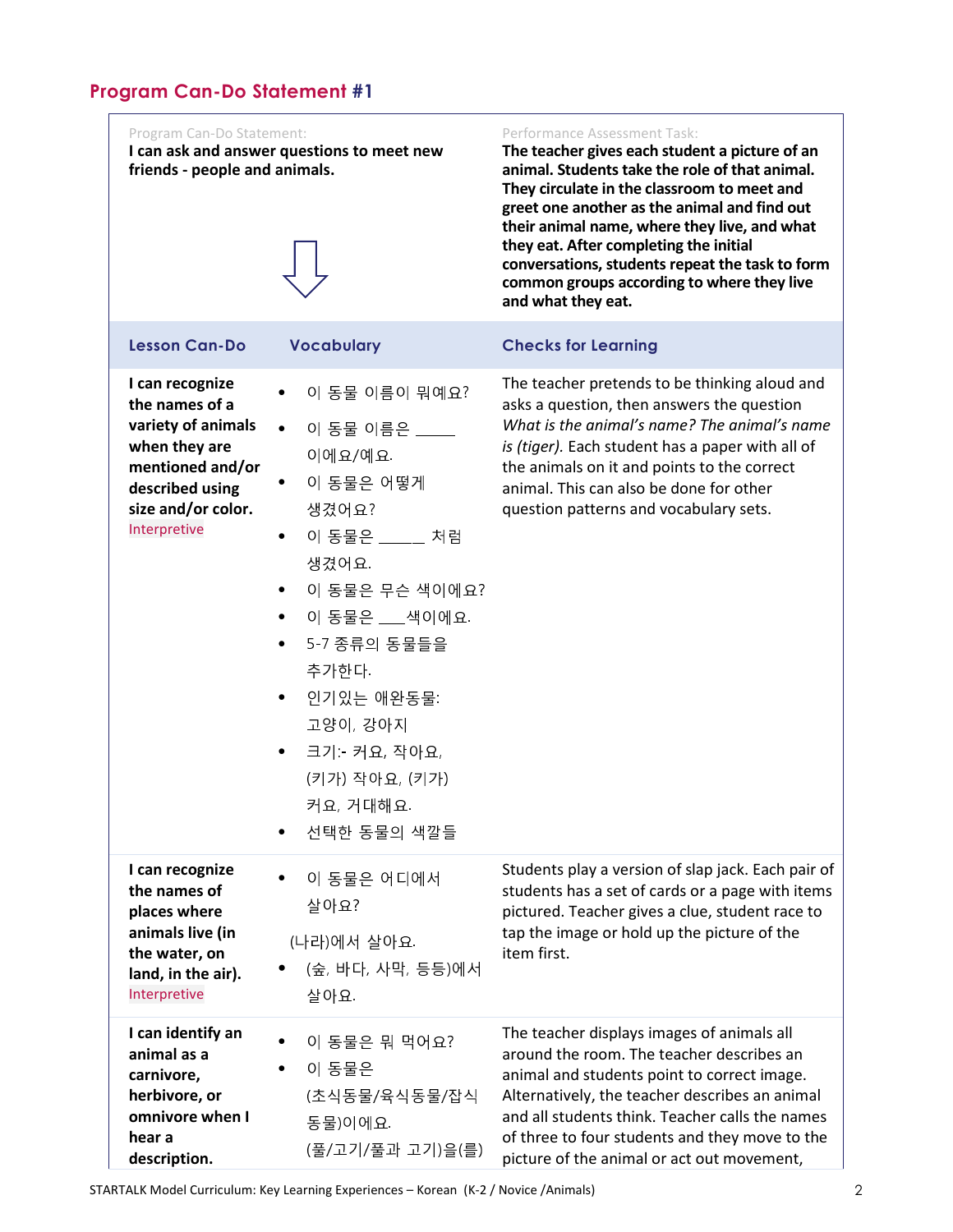| Interpretive                                                                      | 먹어요.                                                                            | gestures, or sounds associated with that<br>animal.                                                                                                                                                                                                                                                                                                                                                                                             |
|-----------------------------------------------------------------------------------|---------------------------------------------------------------------------------|-------------------------------------------------------------------------------------------------------------------------------------------------------------------------------------------------------------------------------------------------------------------------------------------------------------------------------------------------------------------------------------------------------------------------------------------------|
| I can introduce<br>myself as an<br>animal.<br>Presentational                      | 내 이름은<br>(동물이름)이에요/예요.<br>나는<br>(동물이름)이에요/예요.                                   | The teacher gives each student a picture/mask<br>of an animal. Some children may have the<br>same animal. The teacher then shows a picture<br>of an animal and asks What is your name? All<br>students with that image stand and answer My<br>name isusing the name of the animal.                                                                                                                                                              |
| I can ask who<br>others are and say<br>who I am as an<br>animal.<br>Interpersonal | 이름이 뭐예요?                                                                        | The teacher gives each student a picture/mask<br>of an animal. Students are placed in an inner-<br>outer circle. They ask and answer using What is<br>your name? My name isboth for their real<br>name and again for their animal name.                                                                                                                                                                                                         |
| I can say what I<br>eat as animal.<br>Presentational                              | • 나는 (풀/고기/풀과<br>고기)을(를) 먹어요.<br>나는<br>$\bullet$<br>(초식동물/육식동물/잡식<br>동물)이에요/예요. | Students are given a three-column document<br>with columns for animal, type of food, and<br>classification. They pair and create sentences:<br>My name is (panda). I eat (plants). I am a<br>(herbivore).                                                                                                                                                                                                                                       |
| I can ask others<br>what they eat.<br>Interpersonal                               | 뭐 먹어요?<br>_____을/를 먹어요.<br>문화적으로 수용가능한<br>5-7 개의<br>음식(먹이)이름을<br>추가한다.          | The teacher displays six images of animals.<br>Students pair to play a version of twenty<br>questions. Each student selects an animal and<br>writes down the name of the animal. Then,<br>students alternate asking questions to guess<br>the identity of their partner's animal (e.g. Do<br>you eat meat? Do you eat plants? Are you a<br>carnivore?) When a student thinks they know<br>the answer, they can guess the name of the<br>animal. |
| I can say where I<br>live. Presentational                                         | 나는<br>(도시/집/숲/산/공중)에서<br>살아요.                                                   | Students are given are given an image. They<br>make two false statements and one true<br>statement about the image. Their partner<br>must guess the truth. A student might say "/<br>live in the ocean. I live in a city. I live in a<br>house." The image is of a house. If the partner<br>says "in a house" he "wins". The game<br>continues with students alternating making<br>statements and guessing.                                     |
| I can ask where<br>others live.<br>Interpersonal                                  | 어디에서 살아요?                                                                       | Students are given a chart to complete as they<br>interview others in the class. They ask and<br>answer questions, recording where each<br>person "lives" based on an image they were<br>given.                                                                                                                                                                                                                                                 |
| <b>Authentic Materials &amp; Resources</b>                                        |                                                                                 |                                                                                                                                                                                                                                                                                                                                                                                                                                                 |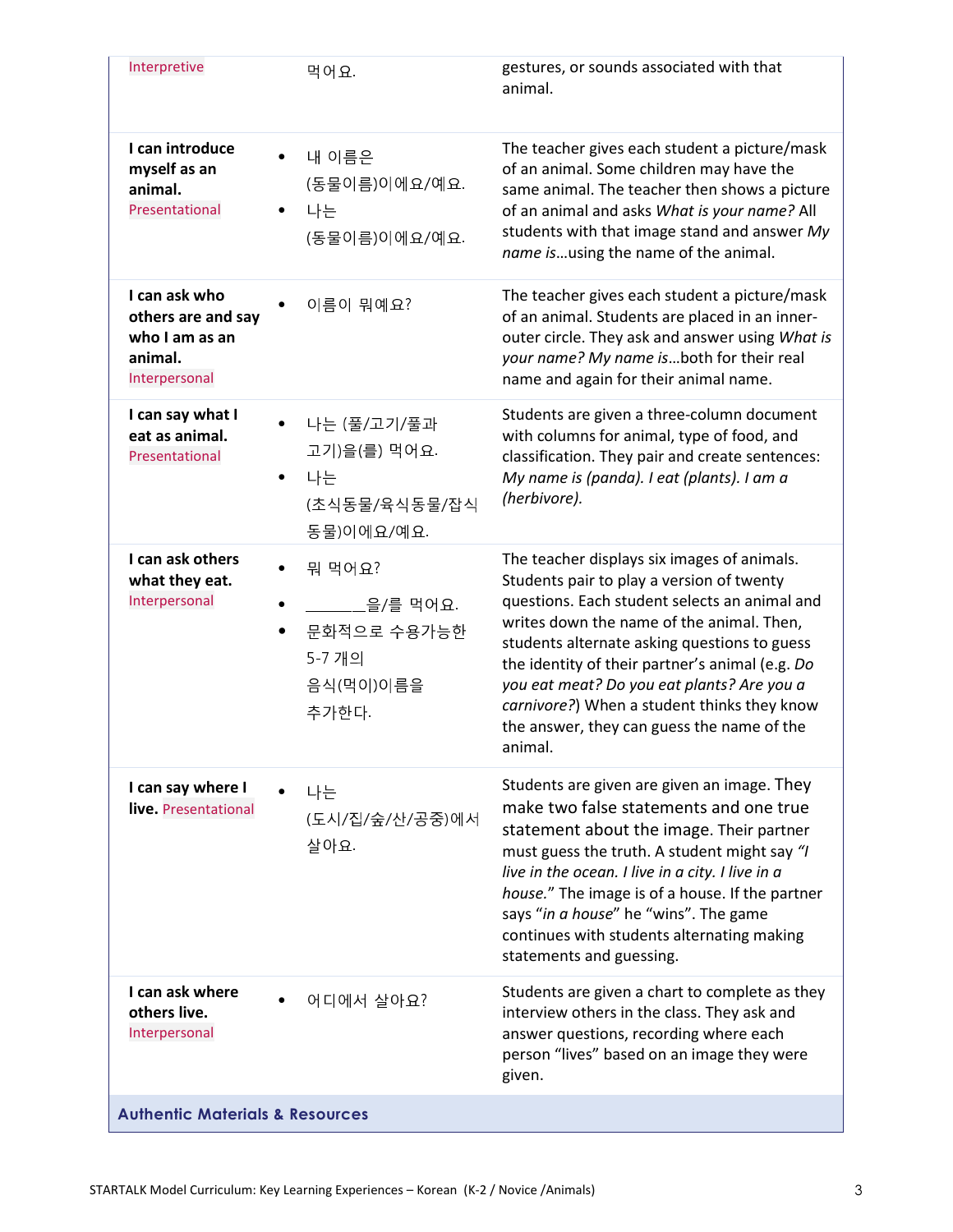Program Can-Do Statement:

I can say which animals I like and/or have and can ask questions to find out what animals my classmates like and/or have.

|                                                                                                  |                                                                                      | complete a graphic organizer by checking or<br>drawing to record the information their partner<br>shares.                                                                                                                                                                                                                                                                                                                                                               |
|--------------------------------------------------------------------------------------------------|--------------------------------------------------------------------------------------|-------------------------------------------------------------------------------------------------------------------------------------------------------------------------------------------------------------------------------------------------------------------------------------------------------------------------------------------------------------------------------------------------------------------------------------------------------------------------|
| <b>Lesson Can-Do</b>                                                                             | <b>Vocabulary</b>                                                                    | <b>Checks for Learning</b>                                                                                                                                                                                                                                                                                                                                                                                                                                              |
| I can recognize<br>animals when I<br>hear them named.<br>Interpretive                            | Recycle from<br>previous<br>인기있는 애완동물<br>- 고양이, 강아지<br>(각 나라의 문화에<br>따라 달라질 수<br>있음) | Students are given a page with images of all animals<br>that they have learned. They tear the images into<br>separate pictures and lay them out in front of them.<br>As they are doing this, they are quietly saying the<br>names of the animals. Once all students are ready,<br>the teacher calls the name of each animal and<br>students pick them up in the order called. This is<br>done a few times with the teacher calling the names<br>more quickly each time. |
| I can categorize<br>animals by<br>whether someone<br>likes or dislikes<br>them. Interpretive     | 좋아해요, 안<br>좋아해요,<br>정말 좋아해요.<br>싫어해요                                                 | Students are given a visual graphic organizer that has<br>symbols for how much or little someone likes<br>something. As the teacher states likes and dislikes for<br>each animal, each student works individually to place<br>the animal in the correct column.                                                                                                                                                                                                         |
| I can answer a<br>question to say if I<br>like an animal.<br>Interpersonal                       | (동물이름)<br>٠<br>좋아해요?<br>좋아해요 / 안<br>좋아해요.                                            | The teacher holds us a picture of an animal and asks<br>"Do you like (animal)?" Students place themselves on<br>a human graph line that ranges from hate to love.<br>They turn to the student next to them and give their<br>opinion. The teacher then points to different<br>students so they can state their opinion. Students<br>change places if they find they are in the wrong spot.<br>This continues with a couple more animals.                                |
| I can ask<br>questions to find<br>out if others like a<br>certain animal.<br>Interpersonal       | (동물이름)<br>٠<br>좋아해요?<br>(동물이름 1)좋아해<br>요? 아니면<br>(동물이름 2)<br>좋아해요?                   | The teacher selects a picture of one animal. The<br>students must discover which animal the teacher<br>likes. Individually, they begin to ask questions (e.g.<br>"Do you like (elephants)?"). When a student guesses<br>correctly, that student selects a picture and the other<br>students continue to guess. The game continues until<br>the teacher has heard each student ask a question.                                                                           |
| I can categorize<br>animals by<br>whether someone<br>has or doesn't<br>have one.<br>Interpretive | 나는 ____ 있어요 /<br>없어요.<br>(학생이름)는(은)<br>__ 있어요 /<br>없어요.                              | The teacher creates a grid with pictures of animals<br>that students typically have (e.g. cat, dog, fish) and a<br>couple that they normally don't have (e.g. elephants,<br>snakes, etc.). The teacher then shares information<br>about each animal with the students, including if she<br>has the animal or not. The students place check<br>marks to indicate the animals the teacher has. Each                                                                       |

Performance Assessment Task:

Students self-select pictures of animals. They work with a partner asking and answering questions to find out if their partner likes or has the animal that that is pictured. The activity continues as students work with different partners. As they talk, they

student then completes the grid for themselves, but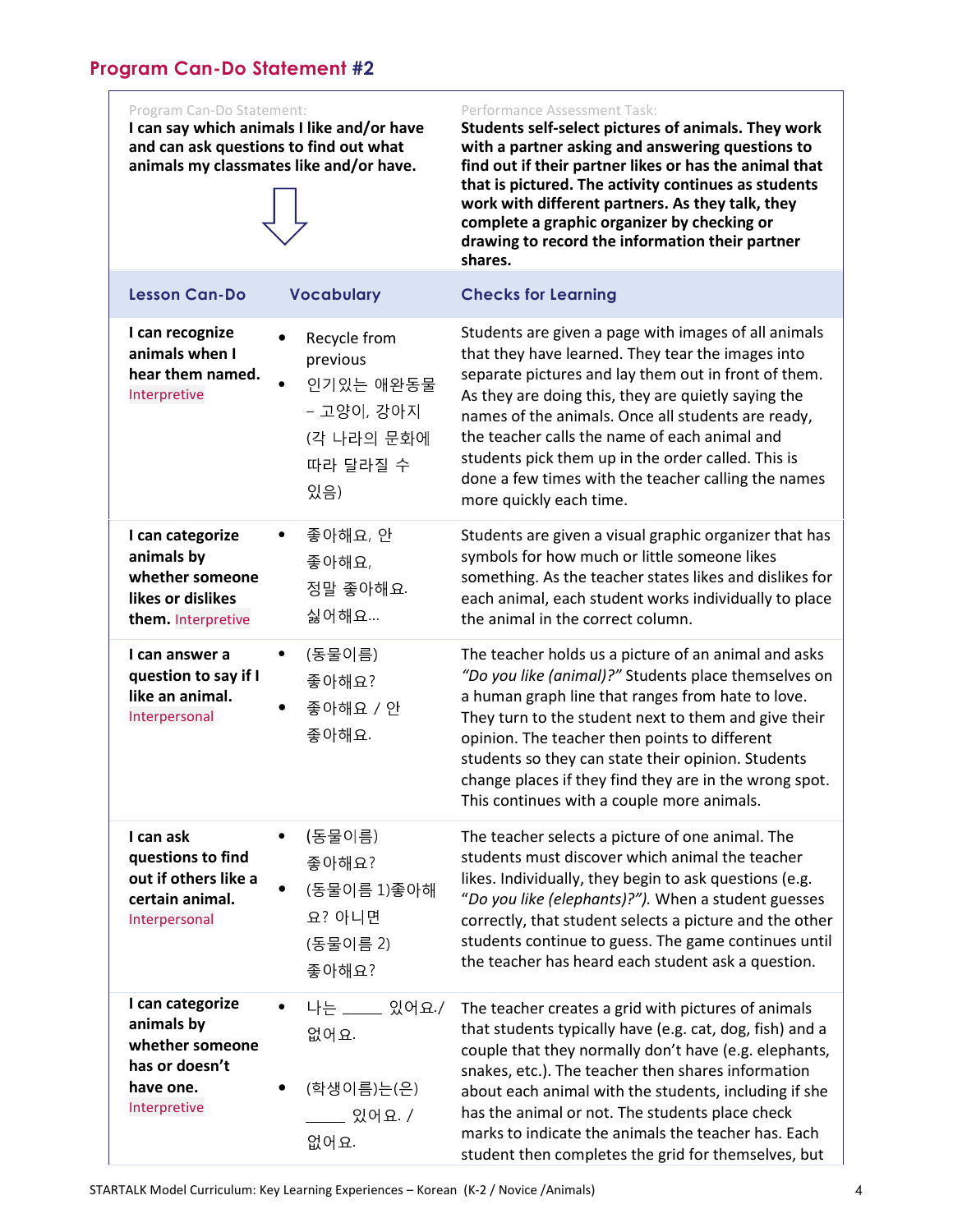|                                                                                                 | can "lie". The teacher then selects a student's grid to<br>read to the class and students mark what that<br>student has and doesn't have.                                                                                                          |
|-------------------------------------------------------------------------------------------------|----------------------------------------------------------------------------------------------------------------------------------------------------------------------------------------------------------------------------------------------------|
| I can answer a<br>나는 나는<br>question to say if I<br>있어요/없어요.<br>have an animal.<br>Interpersonal | Each student has a picture of an animal. The teacher<br>plays music while students circulate in the classroom.<br>When the music stops, students find a partner<br>nearby and state what animal they have and then<br>one animal they don't have.  |
| I can ask a<br>있어요?<br>question to find<br>out if others have<br>an animal.<br>Interpersonal    | Students select a picture of or write down the name<br>of an animal they "have". They pair with another<br>student and ask and answer questions until they<br>discover the animal their partner has. They then<br>change partners and do it again. |
| <b>Authentic Materials &amp; Resources</b>                                                      |                                                                                                                                                                                                                                                    |
|                                                                                                 |                                                                                                                                                                                                                                                    |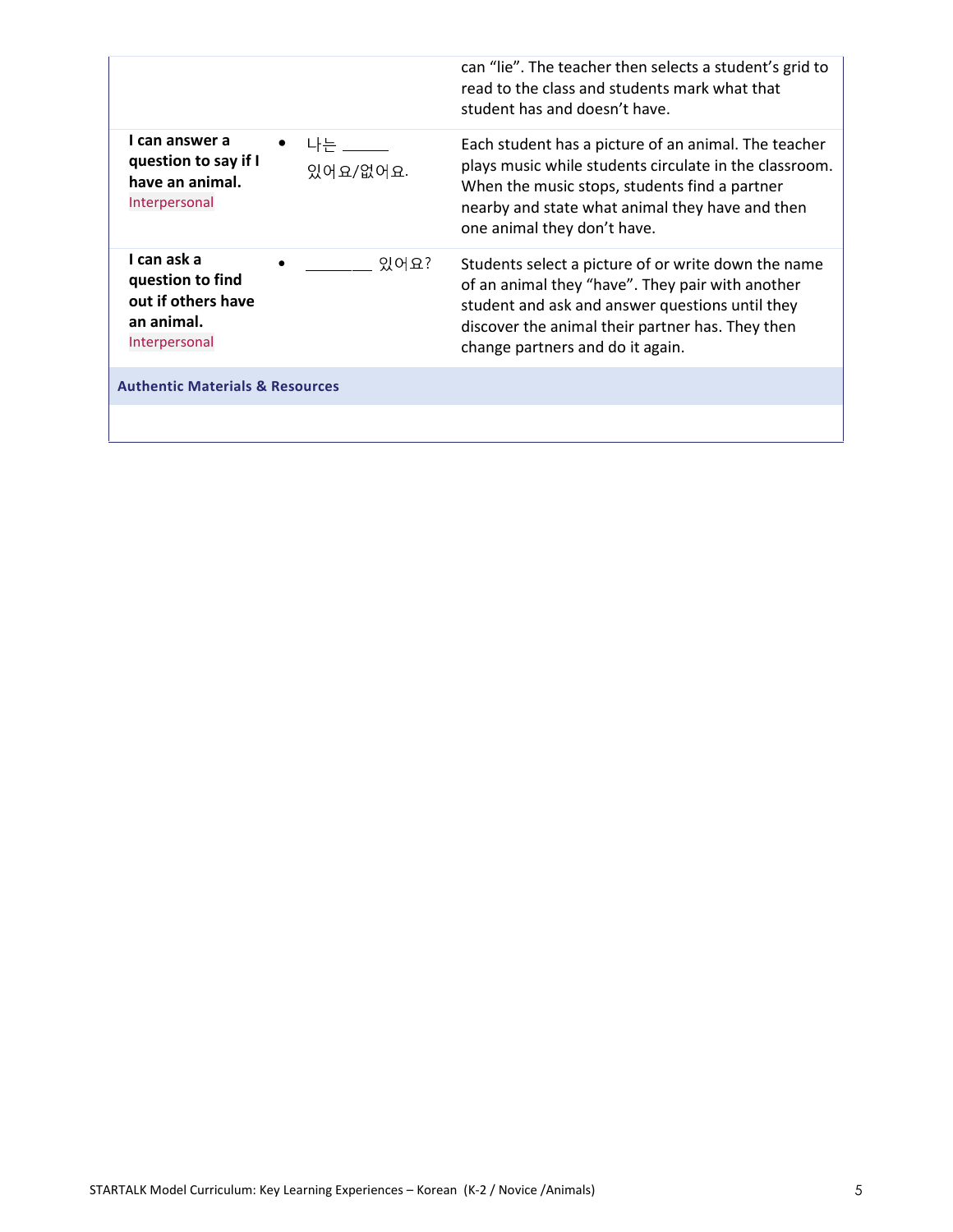I can ask and answer questions to identify animals I and others want to see on virtual trips.

#### Performance Assessment Task:

Students must decide as a class which animals they want to see on their virtual trips. Students are given images of animals they might visit and must pick their top choices before talking with a partner. They then talk with their partner to see what animals they both want to see. They then go in search of others who want to see the same animal. The teacher uses this information to plan virtual trips.

| <b>Lesson Can-Do</b>                                                                                                         | <b>Vocabulary</b>                                                                                  | <b>Checks for Learning</b>                                                                                                                                                                                                                                                                                                                                                  |
|------------------------------------------------------------------------------------------------------------------------------|----------------------------------------------------------------------------------------------------|-----------------------------------------------------------------------------------------------------------------------------------------------------------------------------------------------------------------------------------------------------------------------------------------------------------------------------------------------------------------------------|
| I can recognize<br>the name of an<br>animal and<br>where it lives (in<br>the water, on<br>land, in the air).<br>Interpretive | 에서 나온 5-7 개의<br>동물들<br>인기있는 애완동물<br>- 고양이/강아지<br>• (동물이름)는/은<br>(물/땅/공중)에서<br>살아요.                 | Each student has a set of animal cards and places. The<br>teacher creates "real" and "silly" sentences and each<br>student pairs the cards according to what they hear.<br>(e.g. "The panda lives in the ocean."). Students may<br>also signal if the sentence is logical or illogical.                                                                                     |
| I can identify<br>where you want<br>to go based on<br>what I hear.<br>Interpretive                                           | • 나는 _____ 에<br>가고 싶어요.<br>산, 바다, 숲, 집,<br>동물원                                                     | Each student has a set of pictures of places. The<br>teacher calls out names of different places and each<br>student places the cards in the order called.                                                                                                                                                                                                                  |
| I can identify<br>what animal you<br>want to see<br>based on what I<br>hear.<br>Interpretive                                 | 나는<br>$\bullet$<br>(동물이름)을/를<br>보고 싶어요.<br>나는 ______에 가고<br>싶어요.<br>앞에서 배운 색깔과<br>형용사를 다시<br>사용한다. | Students have images of the animals they have<br>learned. The teacher gives several clues that help<br>students eliminate animals until each student holds up<br>the correct animal.                                                                                                                                                                                        |
| I can say what<br>animal I want to<br>see.<br>Interpersonal                                                                  | 나는 _____을/를<br>$\bullet$<br>보고 싶어요.<br>나도요 / 나는<br>아니에요.                                           | Each student has a picture of an animal. They pair with<br>another student. The first students says "I want to see<br>(animal)." The second student say "Me too" or "Not<br>me" depending on if he or she has the same picture.<br>The second student then makes a statement. Students<br>mix and mingle until they find other students who<br>want to see the same animal. |
| I can ask what<br>animal someone<br>wants to see.<br>Interpersonal                                                           | 무슨 동물 보고<br>싶어요?                                                                                   | Students sit in a circle. Each student has a different<br>picture of an animal. One student is in the middle of<br>the circle. The teacher shows the student in the center<br>a picture of an animal. The student must rapidly ask<br>different students "What animal do you want to see?"<br>When a student answers with the name of the animal,                           |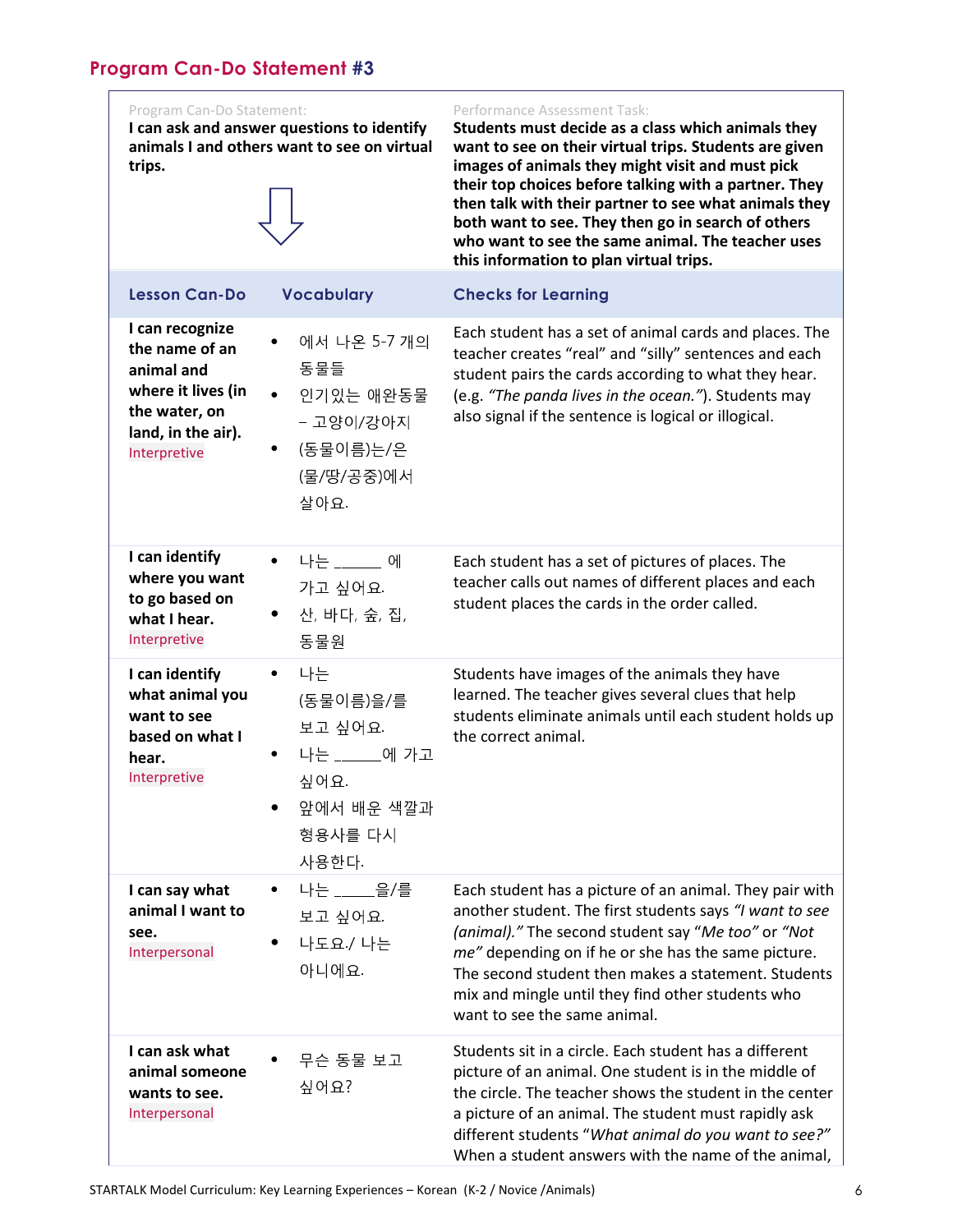|                                                                                                      |                                                                                                                 | all holding that animal must stand and change places.<br>One student will be left standing and the game<br>resumes.                                                                                                                                                                                                                                                                                                                            |
|------------------------------------------------------------------------------------------------------|-----------------------------------------------------------------------------------------------------------------|------------------------------------------------------------------------------------------------------------------------------------------------------------------------------------------------------------------------------------------------------------------------------------------------------------------------------------------------------------------------------------------------------------------------------------------------|
| I can say where I<br>want to go.<br>Interpersonal                                                    | 나는 ____에 가고<br>$\bullet$<br>싶어요<br>_____ 말고                                                                     | Different images of the places learned are displayed in<br>different areas of the classroom. Students walk from<br>place to place as music plays. When the music stops<br>they must say someplace they want to go by saying<br>"Not the (place where they are), I want to go to".<br>The goal is to pick up tokens from at least four<br>different places.                                                                                     |
| I can ask where<br>someone wants<br>to go.<br>Interpersonal                                          | 어디에 가고<br>싶어요?                                                                                                  | Students sit in a circle and play a version of hot<br>potato. The student with the potato asks "Where do<br>you want to go?" and tosses the potato to the person<br>next to him. That student answers, asks the question<br>and tosses the potato. The game continues until a<br>student names the "mystery" place that was known to<br>the teacher. That student receives a token and the<br>game continues until one student has two tokens. |
| I can say what<br>animal we both<br>want to see and<br>where we both<br>want to go.<br>Interpersonal | (학생이름)와/과<br>나는<br>(동물이름)을/를<br>보고 싶어요.<br>_____에 가고<br>싶어요.<br>우리는<br>(동물이름)을/를<br>보고 싶어요.<br>____에 가고<br>싶어요. | The teacher distributes a secret animal identity card<br>and a place card to each student. Students walk<br>around the classroom and ask other classmates to find<br>out where they want to go and what they want to see.<br>When students find someone who has one or two<br>identical images, they announce "We both want to<br>see and/or we both want to"                                                                                  |
| <b>Authentic Materials &amp; Resources</b>                                                           |                                                                                                                 |                                                                                                                                                                                                                                                                                                                                                                                                                                                |
|                                                                                                      |                                                                                                                 |                                                                                                                                                                                                                                                                                                                                                                                                                                                |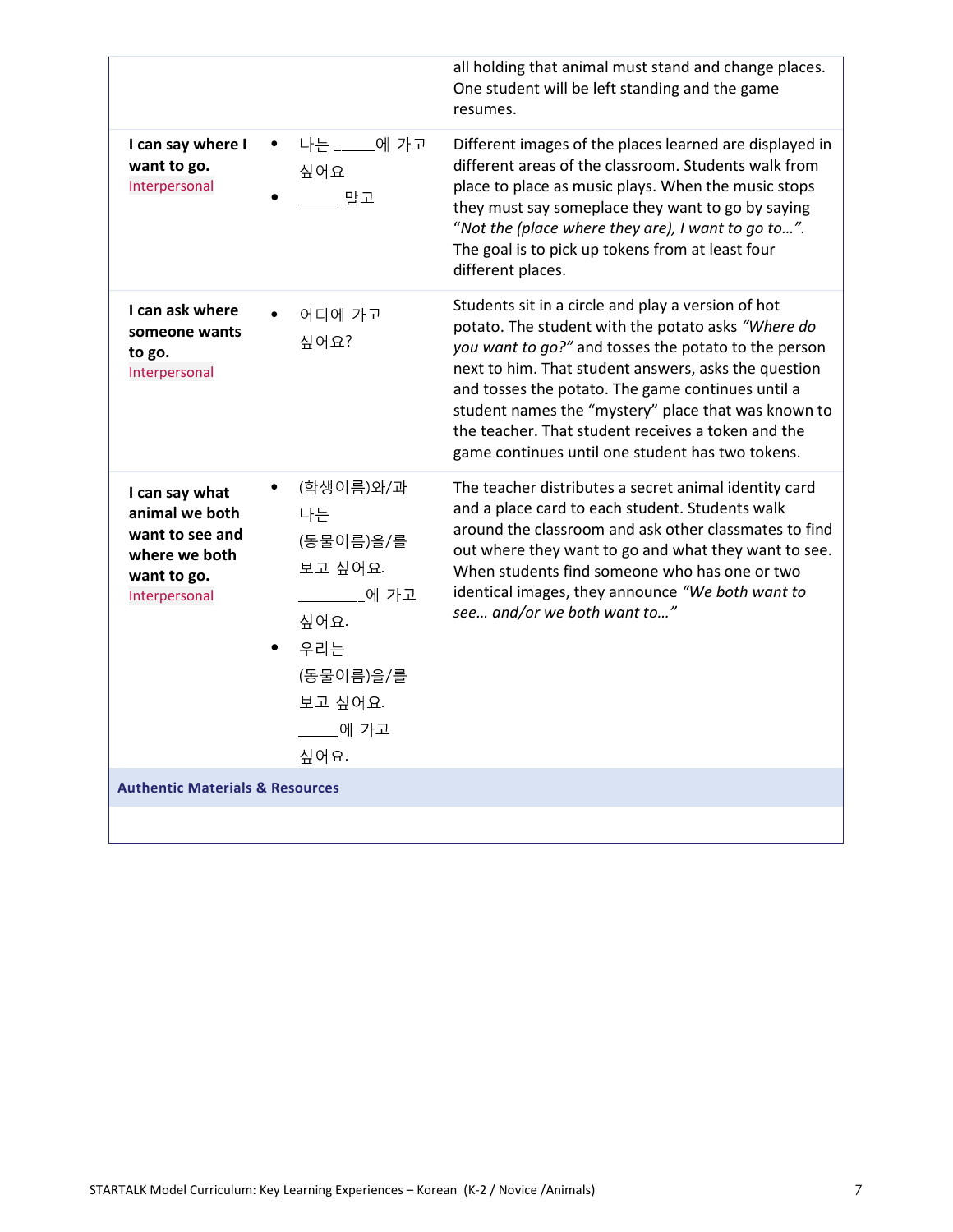| Program Can-Do Statement:<br>animal and give a reason.                                                           | I can state if I like or don't like a certain                                                            | Performance Assessment Task:<br>Students will select images of five animals and will<br>rank-order them saying how much they like or don't<br>like each animal. They will then share their opinion<br>with the group giving a reason and all students will<br>form a human chain based on the statement the<br>student made. Students at various points in the chain<br>will share their opinion.                                      |
|------------------------------------------------------------------------------------------------------------------|----------------------------------------------------------------------------------------------------------|----------------------------------------------------------------------------------------------------------------------------------------------------------------------------------------------------------------------------------------------------------------------------------------------------------------------------------------------------------------------------------------------------------------------------------------|
| <b>Lesson Can-Do</b>                                                                                             | <b>Vocabulary</b>                                                                                        | <b>Checks for Learning</b>                                                                                                                                                                                                                                                                                                                                                                                                             |
| I can recognize<br>simple physical<br>characteristics of<br>animals like<br>strong and fast.<br>Interpretive     | 이 동물은 ____<br>색이에요.<br>색깔/색<br>커요, 작아요, (키가)<br>작아요, (키가) 커요,<br>거대해요 빨라요.<br>느려요,<br>강해요/힘이 세요,<br>약해요. | Students have a set of individual animal pictures that<br>are laid out on their desk. The teacher again thinks a<br>question aloud and then answers the question (e.g.<br>What color is the animal? The animal is (yellow)).<br>Students hold up the image of the correct animal.                                                                                                                                                      |
| I can recognize<br>simple<br>personality<br>characteristics<br>like friendly and<br>scary.<br>Interpretive       | (이 동물은<br>다정해요/무서워요.                                                                                     | When students hear an animal being described, they<br>act like that animal or gesture to demonstrate a<br>physical characteristic of that animal.                                                                                                                                                                                                                                                                                      |
| I can answer<br>questions about<br>how much I like<br>or don't like a<br>variety of<br>animals.<br>Interpersonal | 좋아해요, 안<br>좋아해요,<br>정말 좋아해요.<br>싫어해요.                                                                    | Students line up according to how much they like a<br>specific animal. To line up correctly, they continually<br>repeat how much they like a certain animal to the<br>other students. Once the students are in line, the<br>teacher call on a few students to verify that all<br>students are in the correct order by asking "Do you<br>like (animal)?" The teacher than states a different<br>animal and students repeat the process. |
| I can ask others<br>how much they<br>like or don't like<br>different animals.<br>Interpersonal                   | 동물이름)<br>좋아해요?<br>무슨 동물을 제일<br>좋아해요?<br>무슨 동물을 가장<br>좋아해요?                                               | The teacher selects a picture of an animal he/she likes.<br>The students then take turns asking questions until<br>they find out which animal(s) the teacher is holding by<br>asking "Do you like (animal)?"                                                                                                                                                                                                                           |
| <b>Authentic Materials &amp; Resources</b>                                                                       |                                                                                                          |                                                                                                                                                                                                                                                                                                                                                                                                                                        |
|                                                                                                                  |                                                                                                          |                                                                                                                                                                                                                                                                                                                                                                                                                                        |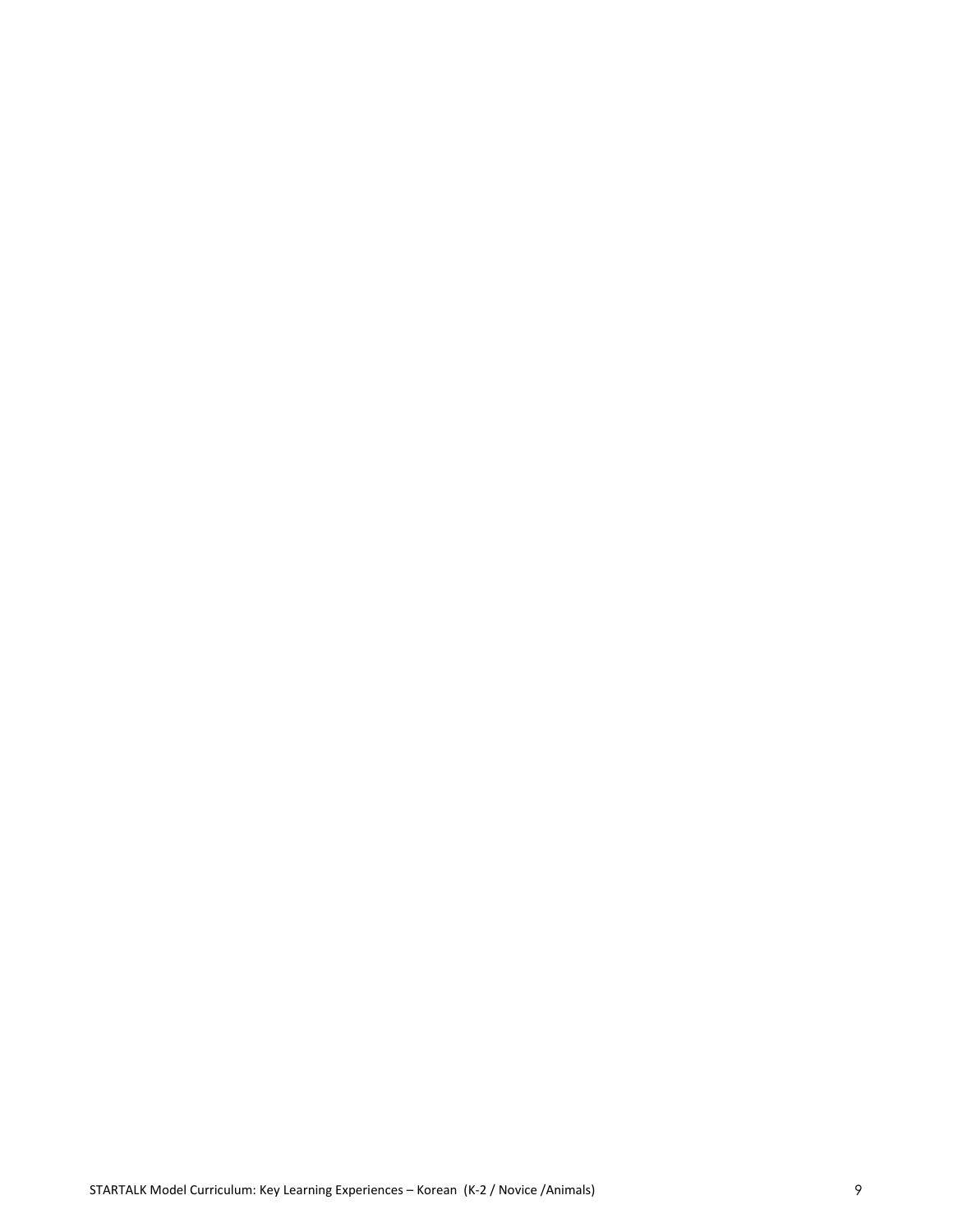Program Can-Do Statement:

I can name animals that are endangered in Korea and can state what those animals need to survive.

| <b>Lesson Can-Do</b>                                                                         | <b>Vocabulary</b>                                                                                                  |
|----------------------------------------------------------------------------------------------|--------------------------------------------------------------------------------------------------------------------|
| I can recognize<br>whether an<br>animal is<br>endangered by<br>what is said.<br>Interpretive | (동물이름)은,<br>멸종위기에 9<br>(동물이름)은,<br>멸종위기에 9<br>않아요.<br>(동물이름)은,<br>행복해요/슬!<br>(동물이름)은,<br>깨끗한 물이<br>있어요/없어 <u>:</u> |
| I can say if an<br>animal is<br>endangered or<br>not.<br>Presentational                      | (동물이름)은,<br>멸종위기에<br>있어요/있지<br>않아요.                                                                                |

#### Performance Assessment Task:

Students will use sentence starters to create a digital poster about an endangered animal. They will name the animal, say where the animal lives, and say what it needs to survive. Half of the students will display and explain their posters to their classmates during a gallery walk. Students will then change roles and repeat the gallery walk.

| <b>Lesson Can-Do</b>                                                                         | <b>Vocabulary</b>                                                                                                                                  | <b>Checks for Learning</b>                                                                                                                                                                                                                                                                                                                                                                                                                             |
|----------------------------------------------------------------------------------------------|----------------------------------------------------------------------------------------------------------------------------------------------------|--------------------------------------------------------------------------------------------------------------------------------------------------------------------------------------------------------------------------------------------------------------------------------------------------------------------------------------------------------------------------------------------------------------------------------------------------------|
| I can recognize<br>whether an<br>animal is<br>endangered by<br>what is said.<br>Interpretive | (동물이름)은/는<br>٠<br>멸종위기에 있어요<br>(동물이름)은/는<br>멸종위기에 있지<br>않아요.<br>(동물이름)은/는<br>$\bullet$<br>행복해요/슬퍼요.<br>(동물이름)은/은<br>$\bullet$<br>깨끗한 물이<br>있어요/없어요 | The teacher posts images around the classroom of<br>animals that are endangered, not endangered, and<br>images related to why. The teacher states a sentence.<br>Students move to the corresponding image.                                                                                                                                                                                                                                             |
| I can say if an<br>animal is<br>endangered or<br>not.<br>Presentational                      | (동물이름)은/는<br>멸종위기에<br>있어요/있지<br>않아요.                                                                                                               | The teacher divides the class into small groups of five<br>to seven students and provides a sentence starter, "I<br>am going to the (mountains, ocean, dessert, river, etc.)<br>and I am going to see" The first student completes<br>the sentence with an animal or a word associated with<br>the animal; the second student repeats the animal and<br>adds another animal or connected word. This<br>continues until all students have participated. |
| I can recognize<br>what an animal<br>needs based on<br>what I hear.<br>Interpretive          | (동물이름)은/는<br>$\bullet$<br>(음식/깨끗한 물,<br>깨끗한 공기)이/가<br>필요해요.                                                                                        | The teacher creates a display with several images.<br>Students are placed in small groups and stand in front<br>of a display. The teacher makes a statement about<br>what an animal needs and students race to point to<br>the correct image.                                                                                                                                                                                                          |
| I can say what an<br>animal needs to<br>survive.<br>Presentational                           | (동물이름)은/는<br>$\bullet$<br>(음식/깨끗한 물,<br>깨끗한 공기)이/가<br>필요해요.                                                                                        | The teacher shows a picture of an animal asking<br>"What does the (animal) need?" Students answer<br>"(Animal) needs food." They add details they have<br>learned. (e.g. (Animal) is a carnivore. It needs meat.)                                                                                                                                                                                                                                      |
| I can understand<br>key sentence<br>frames.<br>Interpretive                                  | 나는 __에 살아요<br>나는 _ 을 먹어요<br>나는 __이/가<br>필요해요<br>나는 고싶어요.                                                                                           | Students have images and/or actions that show the<br>meaning of each sentence frame. As the teacher<br>states a sentence frame, students hold up the image<br>or do the gesture for the frame.                                                                                                                                                                                                                                                         |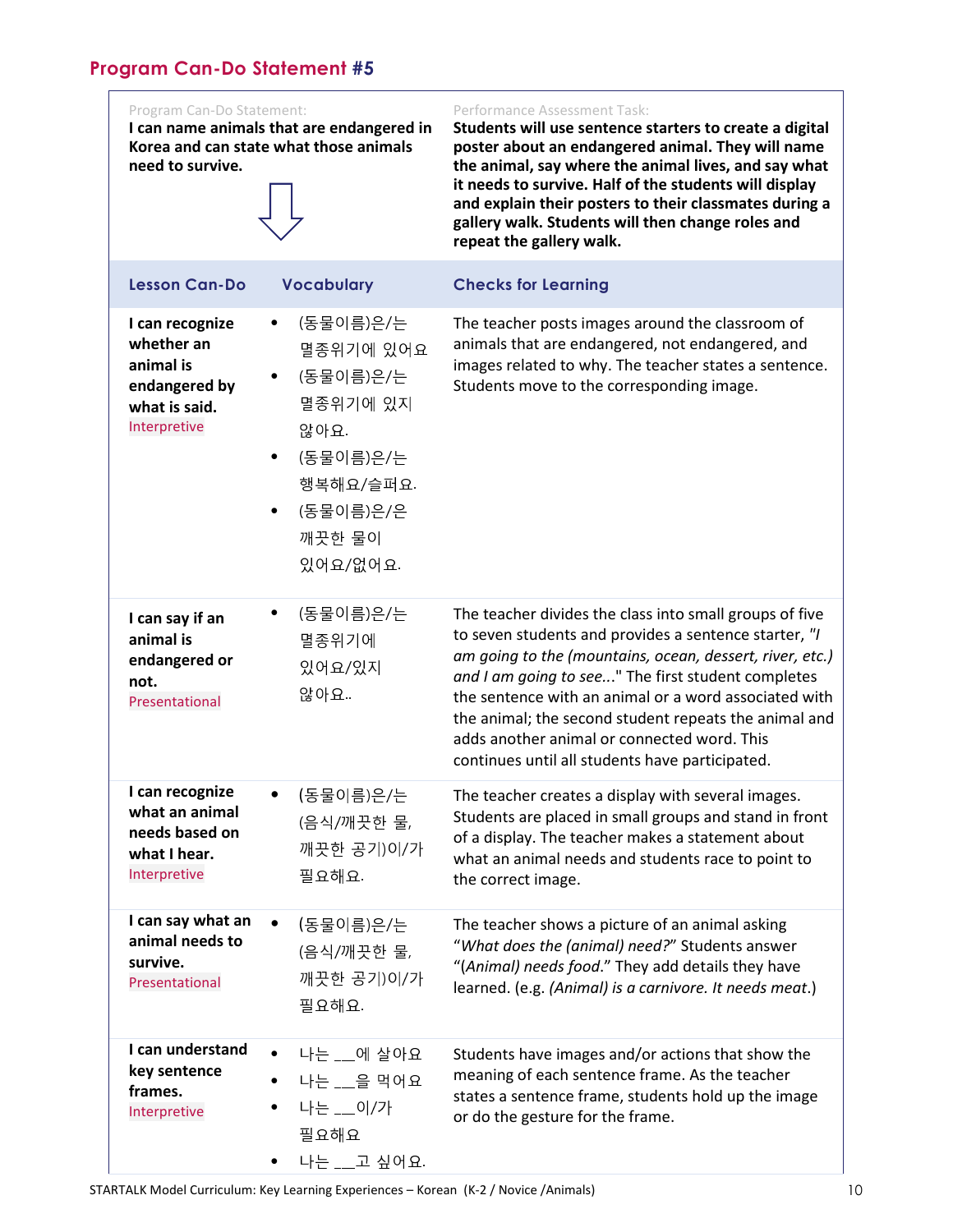|                                                                                                                       | 나는<br>___이에요/예요.<br>나는 ___이/가<br>필요해요.<br>나는 ___고 싶어요.<br>$\bullet$<br>앞에서 학습한<br>$\bullet$<br>단어들을 활용해서<br>문장을 와성하다.                                                   |                                                                                                                                                                                                                                                                                                                                                                                                                                                                                                |
|-----------------------------------------------------------------------------------------------------------------------|-------------------------------------------------------------------------------------------------------------------------------------------------------------------------|------------------------------------------------------------------------------------------------------------------------------------------------------------------------------------------------------------------------------------------------------------------------------------------------------------------------------------------------------------------------------------------------------------------------------------------------------------------------------------------------|
| I can create very<br>simple sentences<br>about an animal,<br>when given<br>frames of a<br>sentence.<br>Presentational | • 나는 __에 살아요<br>• 나는 __을 먹어요<br>• 나는 __이/가<br>필요해요<br>• 나는 __고 싶어요.<br>• 나는 ___이에요/예요.<br>• 나는 ___이/가<br>필요해요.<br>• 나는 ___고 싶어요.<br>• 앞에서 학습한<br>단어들을 활용해서<br>문장을 완성한다. | Students sit in a circle on the floor. The teacher shows<br>an image of an animal and gestures or shows an image<br>of a sentence starter. The teacher rolls a ball to a<br>student who gives a sentence. That student rolls the<br>ball to another student who has a sentence to share.<br>The teacher changes animals and sentence starters to<br>keep the activity going.                                                                                                                   |
| I can ask and<br>answer questions<br>about different<br>animals.<br>Interpersonal                                     | • Recycle from previous                                                                                                                                                 | Each student has a picture related to the unit. The<br>teacher plays music while students circulate in the<br>classroom. When the music stops, students find a<br>partner nearby and ask one of the questions related to<br>their image (e.g. "Are pandas herbivores? Are pandas<br>endangered?"). Their partner responds. This<br>continues for several rounds. To debrief the activity,<br>the teacher and students fill in a large T-chart using<br>words and/or images to compare animals. |
| <b>Authentic Materials &amp; Resources</b>                                                                            |                                                                                                                                                                         |                                                                                                                                                                                                                                                                                                                                                                                                                                                                                                |
|                                                                                                                       |                                                                                                                                                                         |                                                                                                                                                                                                                                                                                                                                                                                                                                                                                                |

Program Can-Do Statement: I can describe an animal and name a few characteristics of that animal such as where they live, how they move, what they eat.

#### Performance Assessment Task:

Students will work in groups to create an oral presentation supported by images of an animal found in the target culture. They will cover the basic details: description, where it lives, what it eats, how it moves, etc. They will state if the animal is endangered and what it needs to survive. Each group will present to another group in a round-robin format allowing all groups to present multiple times. At the